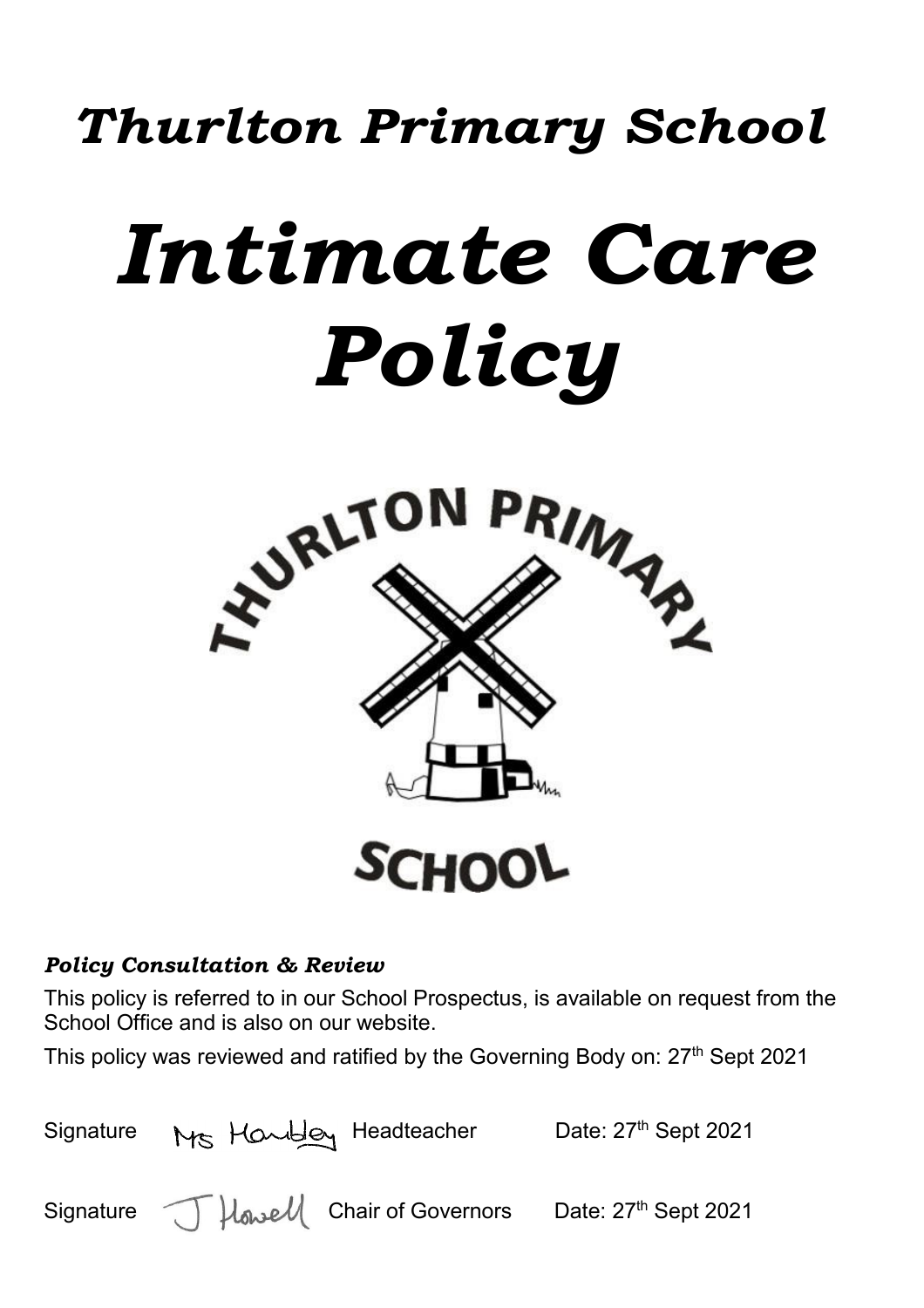At Thurlton Primary School we recognise that all children have different rates of development and differing needs during their time at school.

Most children achieve continence before starting full-time school. With the development of more early years' education and the drive towards inclusion, however, there are many more children in mainstream educational establishments who are not fully independent. Some children remain dependent on long term support for personal care, while others progress slowly towards independence.

The achievement of continence can be seen as the most important single self-help skill, improving the person's quality of life, independence and self-esteem. The stigma associated with wetting and soiling accidents can cause enormous stress and embarrassment to the children and families concerned. Difficulties with continence severely inhibit a child's inclusion in school and the community. Children with toileting problems who receive support and understanding from those who act in loco parentis are more likely to achieve their full potential.

We are committed to ensuring that all pupils are able to access the whole curriculum and are able to be included in all aspects of school life. This includes providing suitable changes of clothing and attending to continence needs of our pupils where necessary.

### *PRINCIPLES*

1.1 The Governing Body will act in accordance with Section 175 of the Education Act 2002 and the Government guidance 'Safeguarding Children and Safer Recruitment in Education' (2006) to safeguard and promote the welfare of pupils at this school.

1.2 Thurlton Primary School takes seriously its responsibility to safeguard and promote the welfare of the children and young people in its care. Meeting a pupil's intimate care needs is one aspect of safeguarding.

1.3 The Governing Body is committed to ensuring that all staff responsible for the intimate care of pupils will undertake their duties in a professional manner at all times. It is acknowledged that these adults are in a position of great trust.

1.4 We recognise that there is a need to treat all pupils, whatever their age, gender, disability, religion, ethnicity or sexual orientation with respect and dignity when intimate care is given. The child's welfare is of paramount importance and his/her experience of intimate and personal care should be a positive one. It is essential that every pupil is treated as an individual and that care is given gently and sensitively: no pupil should be attended to in a way that causes distress or pain.

1.5 Staff will work in close partnership with Parent/Carers and other professionals to share information and provide continuity of care.

1.6. Where pupils with complex and/or long term health conditions have a health care plan in place, the plan should, where relevant, take into account the principles and best practice guidance in this intimate care policy.

1.7 All staff undertaking intimate medical care must be given appropriate training.

1.8 This Intimate Care Policy has been developed to safeguard children and staff. It applies to everyone involved in the intimate care of children.

### *CHILD FOCUSED PRINCIPLES OF INTIMATE CARE*

2.1 The following are the fundamental principles upon which the Policy and Guidelines are based:

- Every child has the right to be safe.
- Every child has the right to personal privacy.
- Every child has the right to be valued as an individual.
- Every child has the right to be treated with dignity and respect.
- Every child has the right to be involved and consulted in their own intimate care to the best of their abilities.
- Every child has the right to express their views on their own intimate care and to have such views taken into account.
- Every child has the right to have levels of intimate care that are as consistent as possible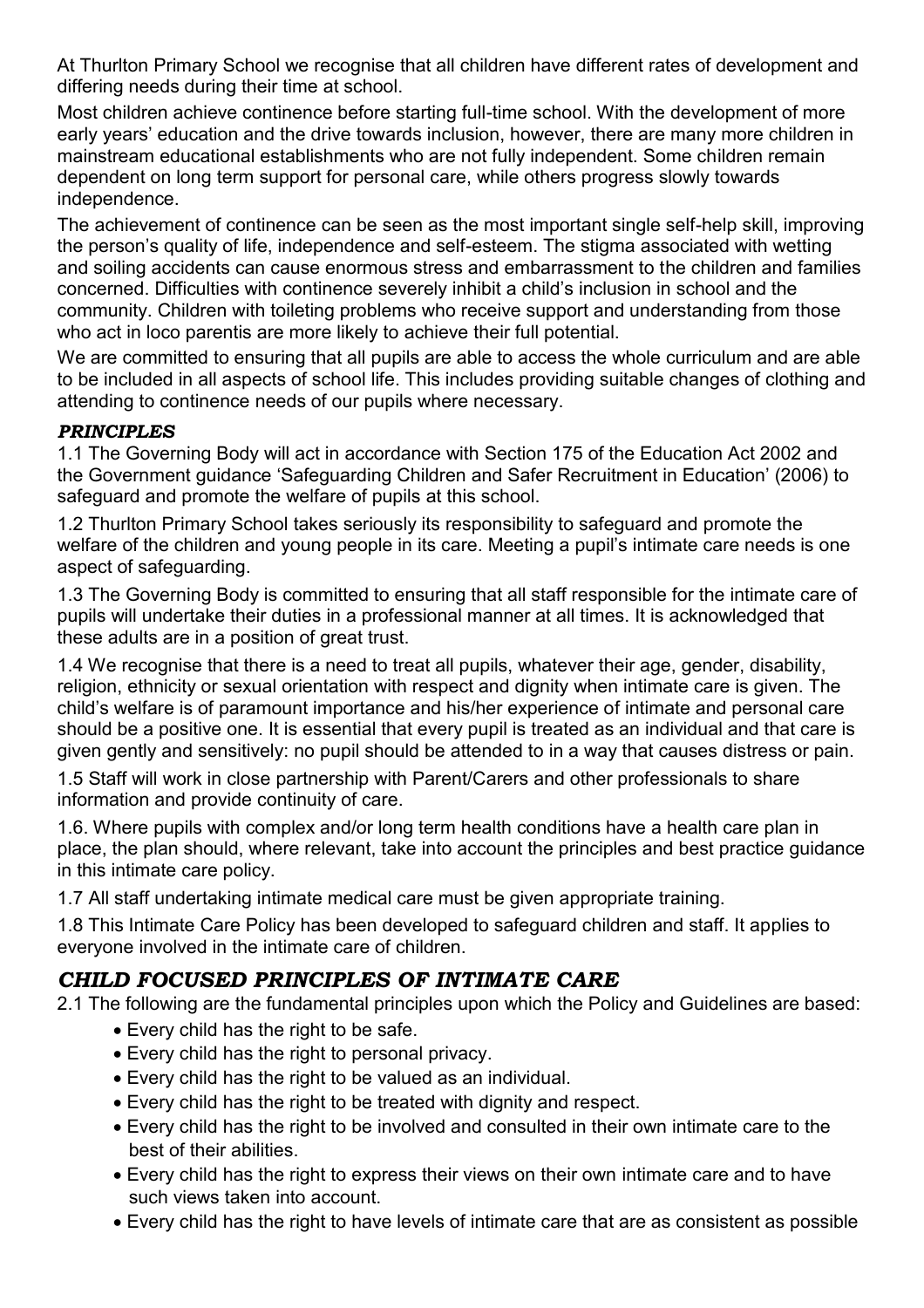### *DEFINITION*

3.1 Intimate care can be defined as any care which involves washing, touching or carrying out a procedure to intimate personal areas which most people usually carry out themselves but some pupils are unable to do because of their young age, physical difficulties or other special needs. Examples include care associated with continence as well as more ordinary tasks such as help with washing, toileting or dressing.

3.2 It also includes supervision of pupils involved in intimate self-care.

### *BEST PRACTICE*

4.1 Equipment Provision

- Where a child is in nappies, Parents/Carers will be responsible for ensuring the school has a supply of nappies, wipes and nappy bags. Parents/Carers of children who regularly soil themselves will be required to provide a change of clothes in a named bag on a daily basis.
- The school will be responsible for providing gloves, plastic aprons, a bin and liners to dispose of any soiled nappies on site.
- Pupils who require regular assistance with intimate care have written Individual Education Plans (IEP), Health Care Plans or Intimate Care Plans agreed by staff, Parents/Carers and any other professionals actively involved, such as school nurses. Ideally the plan should be agreed at a meeting at which all key staff and the pupil should also be present wherever possible/appropriate. Any historical concerns (such as past abuse) should be taken into account. The plan should be reviewed as necessary, but at least annually, and at any time of change of circumstances, e.g. for residential trips or staff changes (where the staff member concerned is providing intimate care). They should also take into account procedures for educational visits/day trips.

4.2 Where a Care Plan or IEP is not in place, Parents/Carers will be informed the same day if their child has needed help with meeting intimate care needs (eg has had an *accident* and wet or soiled him/herself). Nappy changes should not be routine for pupils who are in the setting for 3 hours or less and should be based on the needs and comfort of the child. It is recommended practice that information on intimate care should be treated as confidential and communicated in person at handover or by telephone.

4.3 In relation to record keeping, a written record should be kept in a format agreed by Parents/Carers and staff every time a child has an invasive medical procedure (ie support with catheter usage) (Appendix 4 – with possible amendments suitable to need)

4.4 Accurate records should also be kept when a child requires assistance with intimate care; these can be brief but should, as a minimum, include full date, times and any comments such as changes in the child's behaviour. It should be clear who was present in every case. (Appendix 4)

4.5 These records will be kept in an Intimate Care File and available to Parents/Carers on request.

4.6 All pupils will be supported to achieve the highest level of autonomy that is possible given their age and abilities. Staff will encourage each individual pupil to do as much for his/herself as possible.

4.7 Staff who provide intimate care are trained in personal care (eg health and safety training in moving and handling) according to the needs of the pupil. Staff should be fully aware of best practice regarding infection control, including the requirement to wear disposable gloves and aprons where appropriate.

4.8 There must be careful communication with each pupil who needs help with intimate care in line with their preferred means of communication (verbal, symbolic, etc) to discuss their needs and preferences. Where the pupil is of an appropriate age and level of understanding permission should be sought before starting an intimate procedure.

4.9 Staff who provide intimate care should speak to the pupil personally by name, explain what they are doing and communicate with all children in a way that reflects their ages.

4.10 Every child's right to privacy and modesty will be respected. Careful consideration will be given to each pupil's situation to determine who and how many staff might need to be present when s/he needs help with intimate care. SEN advice suggests that reducing the numbers of staff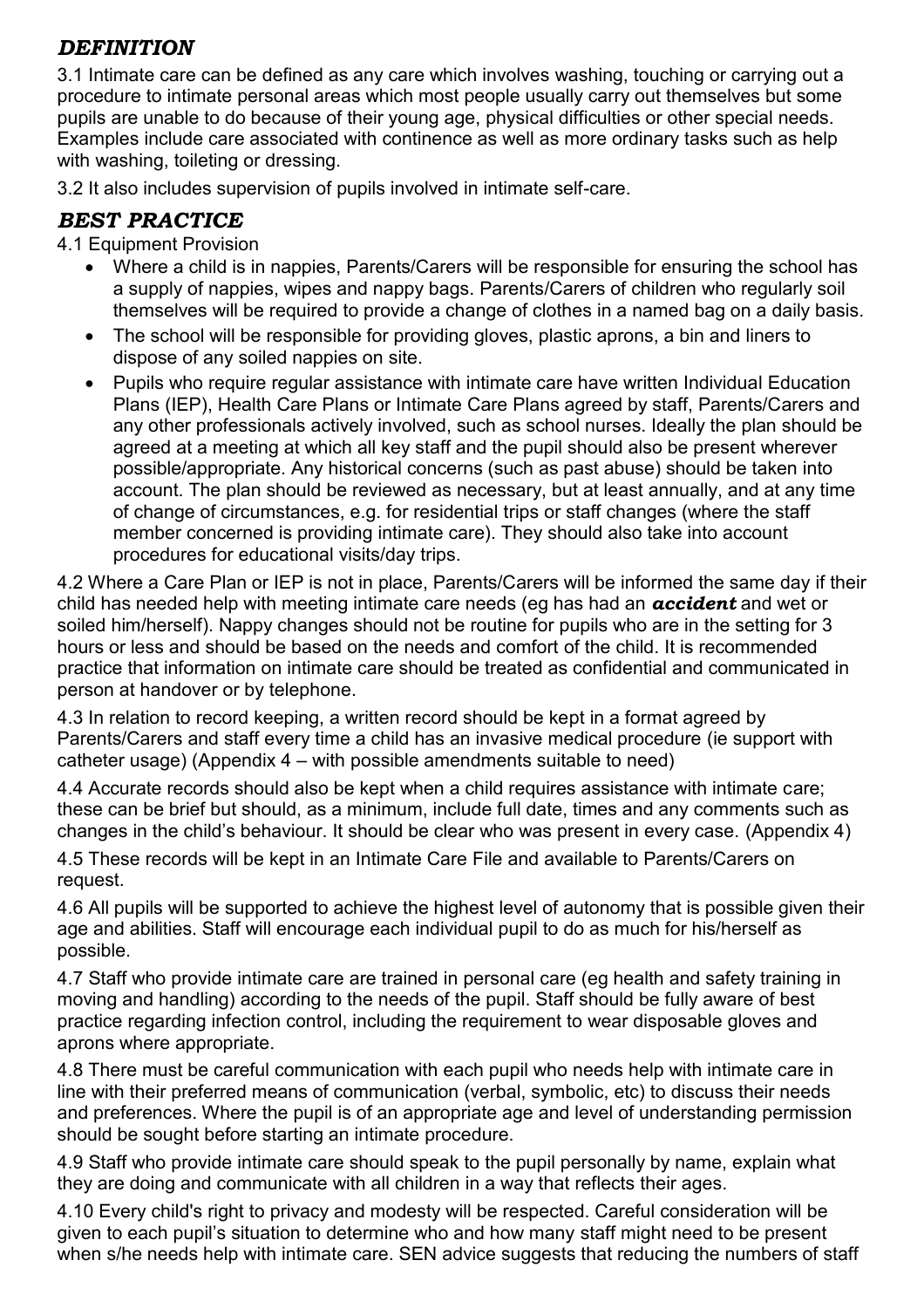involved goes some way to preserving the child's privacy and dignity. Wherever possible, the pupil's wishes and feelings should be sought and taken into account. It is recommended by the school that two people should be present when carrying out intimate care and both must sign the Changing Proforma record. However if a plan has been agreed and signed by Parents/Carers and staff it is acceptable to have one staff member present (though it is always preferable to have two members of staff) unless there are implications regarding safe handling. (Appendix 3)

4.11 An individual member of staff should inform another appropriate adult when they are going alone to assist a pupil with intimate care.

4.13 The religious views, beliefs and cultural values of children and their families should be taken into account, particularly as they might affect certain practices or determine the gender of the support staff.

4.14 Adults who assist pupils with intimate care should be employees of the school, not students or volunteers and therefore have the usual range of safer recruitment checks, including enhanced DBS checks.

4.15 All staff should be aware of the school's confidentiality policy. Sensitive information will be shared only with those who need to know.

4.16 Health & Safety guidelines will be adhered to regarding waste products, regular collection of clinical waste is undertaken and the appropriate receptacles must be used. If waste product bags are to go in a nappy bin with liner, then these only need single bagging. Any bagging of clothes etc. should be double bagged.

4.17 No member of staff will carry a mobile phone, camera or similar device whilst providing intimate care.

### *CHILD PROTECTION*

5.1 The Governors and staff at Thurlton Primary School recognise that pupils with special needs and who are disabled are particularly vulnerable to all types of abuse.

5.2 The school's child protection procedures will be adhered to at all times.

5.3 From a child protection perspective it is acknowledged that intimate care involves risks for children and adults as it may involve staff touching private parts of a pupil's body. In this school best practice will be promoted and all adults (including those who are involved in intimate care and others in the vicinity) will be encouraged to be vigilant at all times, to seek advice where relevant and take account of safer working practice.

5.4 Where appropriate, pupils will be taught personal safety skills carefully matched to their level of development and understanding.

5.5 If a member of staff has any concerns about physical changes in a pupil's presentation, e.g. unexplained marks, bruises, etc s/he will immediately report concerns to the Designated Senior Person for Child Protection or Headteacher. A clear written record of the concern will be completed and a referral made to Children's Services Social Care if appropriate, in accordance with the school's child protection procedures. Parents/carers will be asked for their consent or informed that a referral is necessary prior to it being made but this should only be done where such discussion and agreement-seeking will not place the child at increased risk of suffering significant harm.

5.6 If a child becomes distressed or unhappy about being cared for a particular member of staff, the matter will be investigated at an appropriate level and outcomes recorded.

5.7 Parents/carers will be contacted at the earliest opportunity as part of the process of reaching a resolution. Further advice will be taken from partner agencies.

5.8 If a child makes an allegation about a member of staff this will be investigated in accordance with agreed procedures.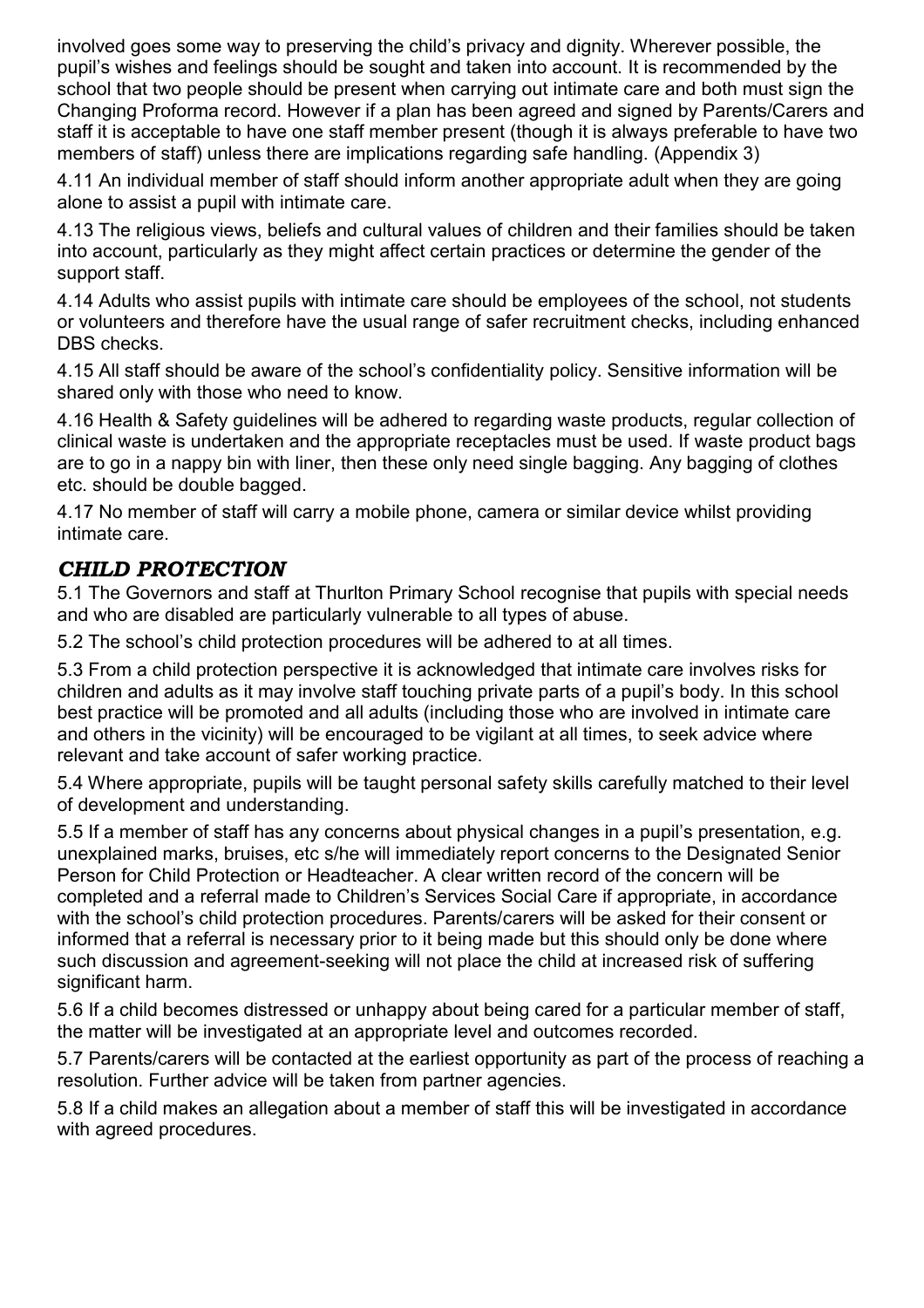### *MEDICAL PROCEDURES*

6.1 Pupils who are disabled might require assistance with invasive or non-invasive medical procedures. These procedures will be discussed with Parents/Carers, documented in the health care plan or IEP and will only be carried out by staff who have been trained to do so.

6.2 It is particularly important that these staff should follow appropriate infection control guidelines and ensure that any medical items are disposed of correctly.

6.3 Any members of staff who administer first aid should be appropriately trained.. If an examination of a child is required in an emergency aid situation it is advisable to have another adult present, with due regard to the child's privacy and dignity.

### *LIABILITY AND INDEMNITY*

The LGB will ensure that the appropriate level of insurance is in place and appropriately reflects the school's level of risk.

We are a member of the Department for Education's risk protection arrangement (RPA) Membership number: t8347874

### *COMPLAINTS*

Parents/Carers with a complaint about their child's intimate care should discuss these directly with the Headteacher in the first instance. If the Headteacher cannot resolve the matter, they will direct Parents/Carers to the School's Complaints Procedure.

### *MONITORING ARRANGEMENTS*

This policy will be reviewed and approved by the LGB bi-annually and at every review it will be approved by Clarion Academy Trust.

### *LINKS TO OTHER POLICIES*

This policy links to the following policies:

- Equality Policy
- Safeguarding Policy
- Whistle-blowing Policy
- Health and Safety Policy and Procedures
- Special Educational Needs policy
- Medical Needs Policy

### *LEGISLATION AND STATUTORY RESPONSIBILITIES*

The Governing Body recognises its duties and responsibilities in relation to the Equalities Act 2010 which requires that any pupil with an impairment that affects his/her ability to carry out dayto-day activities must not be discriminated against.

This policy also complies with our funding agreement and articles of association.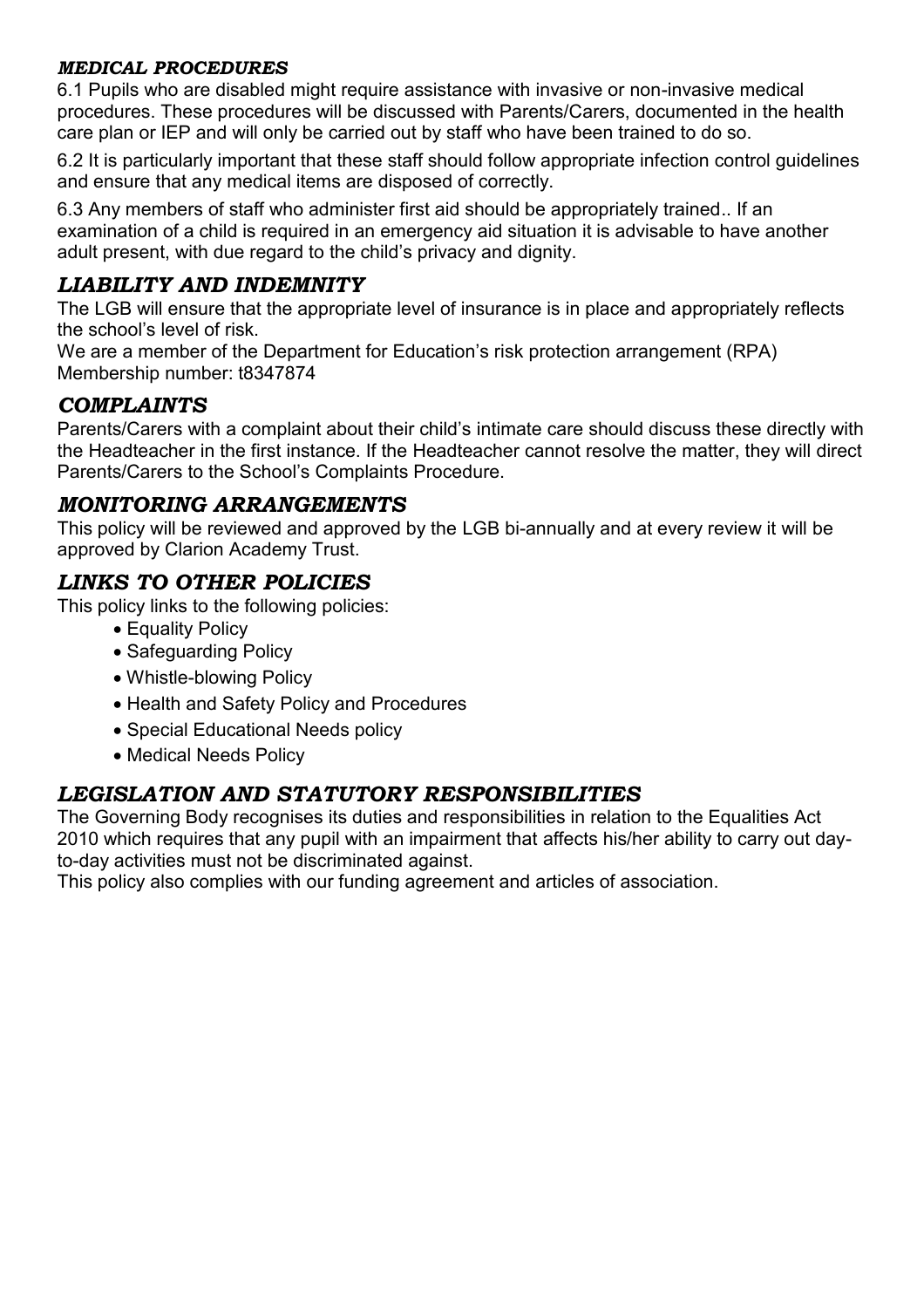### *INTIMATE CARE CHECKLIST*

| <b>Pupil's Personal Details</b>                                                                                                                                                                                                                                                                                                                                                                               |                        |                         |  |
|---------------------------------------------------------------------------------------------------------------------------------------------------------------------------------------------------------------------------------------------------------------------------------------------------------------------------------------------------------------------------------------------------------------|------------------------|-------------------------|--|
| <b>Full Name:</b>                                                                                                                                                                                                                                                                                                                                                                                             |                        |                         |  |
| Date of Birth:                                                                                                                                                                                                                                                                                                                                                                                                | <b>Admission date:</b> |                         |  |
|                                                                                                                                                                                                                                                                                                                                                                                                               | <b>Discussion</b>      | <b>Actions Requires</b> |  |
| <b>Facilities</b>                                                                                                                                                                                                                                                                                                                                                                                             |                        |                         |  |
| Suitable toilet identified?<br><b>Adaptations required?</b><br>Changing table/bed<br>Grab rails<br><b>Step</b><br>$\bullet$<br>Locker for supplies<br>$\bullet$<br>Hot and cold water<br>$\bullet$<br>Lever taps<br>٠<br>Mirror at suitable height<br>$\bullet$<br>Disposal unit/bin<br>٠                                                                                                                     |                        |                         |  |
| Hoist/Other moving and handling<br>$\bullet$<br>equipment<br><b>Emergency alarm</b><br>$\bullet$<br>Other<br>$\bullet$                                                                                                                                                                                                                                                                                        |                        |                         |  |
| <b>Family provided supplies</b><br>Nappies/pads<br>$\bullet$<br>Catheters<br>$\bullet$<br>Wipes<br>Spare clothes<br>Other                                                                                                                                                                                                                                                                                     |                        |                         |  |
| <b>School provided supplies</b><br><b>Toilet rolls</b><br>$\bullet$<br>Antiseptic cleanser<br>٠<br>Cloths/paper towels<br>Soap<br>٠<br>Disposable gloves/aprons<br>٠<br>Disposal sacks<br>٠<br>Urine bottles<br>$\bullet$<br>Bowl/bucket<br>$\bullet$<br>Milton/sterilising fluid<br>٠<br>Other<br>$\bullet$                                                                                                  |                        |                         |  |
| Good practice<br>Advice sought from Health<br>٠<br>professionals?<br>Moving and Handling Co-ordinator?<br>$\bullet$<br><b>Parent/Carer views</b><br>$\bullet$<br>Pupil's views<br>٠<br>How does child communicate?<br>$\bullet$<br>Agree use of language to be used<br>٠<br>Preferences for gender of carer<br>$\bullet$<br>Training required for staff?<br>$\bullet$<br>Awareness raising for all staff<br>٠ |                        |                         |  |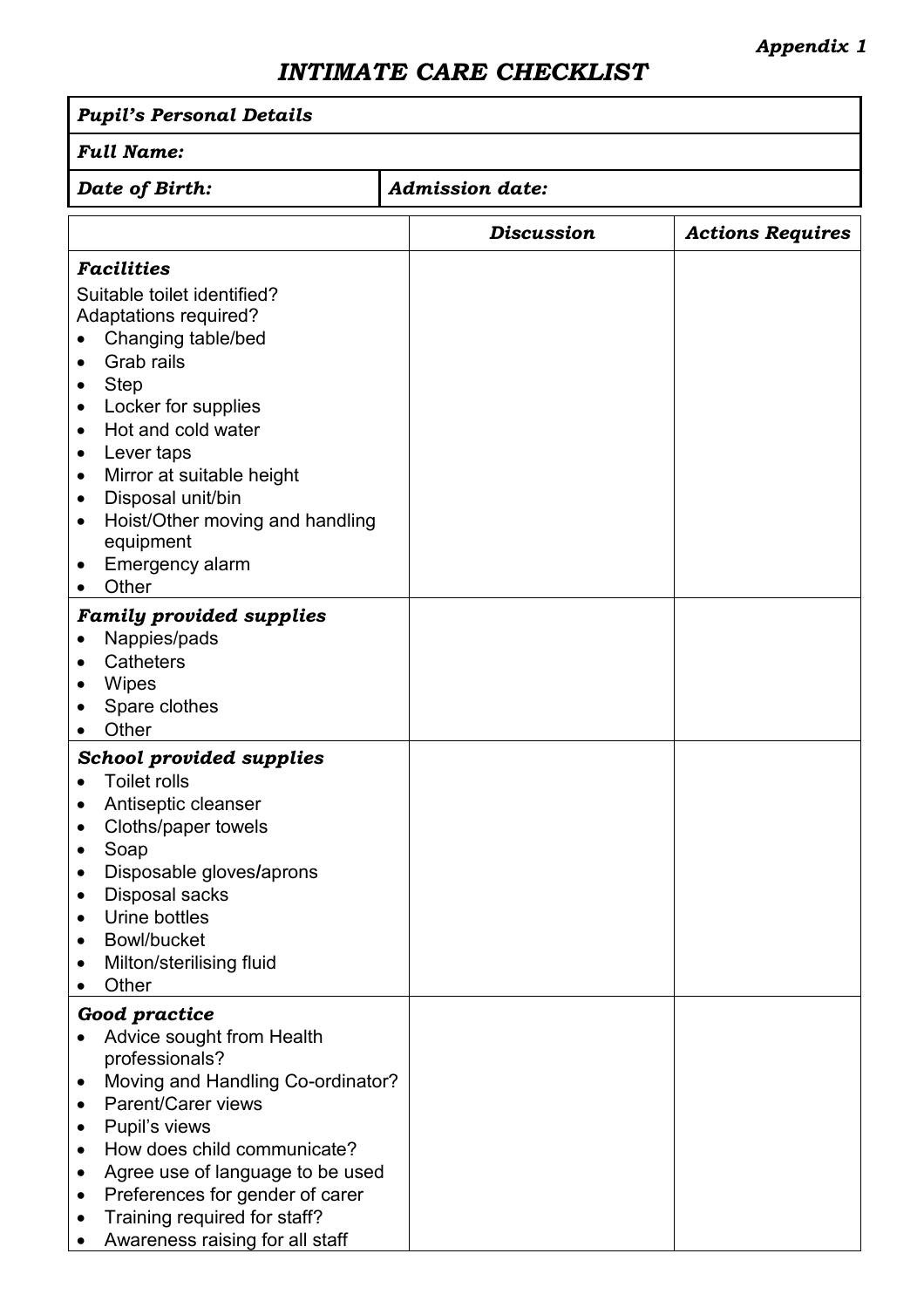| PE issues<br>Discreet clothing required?<br>Privacy for changing?<br>$\bullet$<br>Other                                     |  |
|-----------------------------------------------------------------------------------------------------------------------------|--|
| Specific advice for swimming<br><b>From Parents/Carers</b><br>From Health professionals<br>Moving and Handling Co-ordinator |  |
| <b>Support</b>                                                                                                              |  |
| Designated staff<br>Back-up staff<br>Training for back-up staff<br>Transport<br><b>School visits</b><br>After school clubs  |  |
| Toilet management/intimate care plan<br>to be prepared<br>By whom<br>When<br>To be reviewed when                            |  |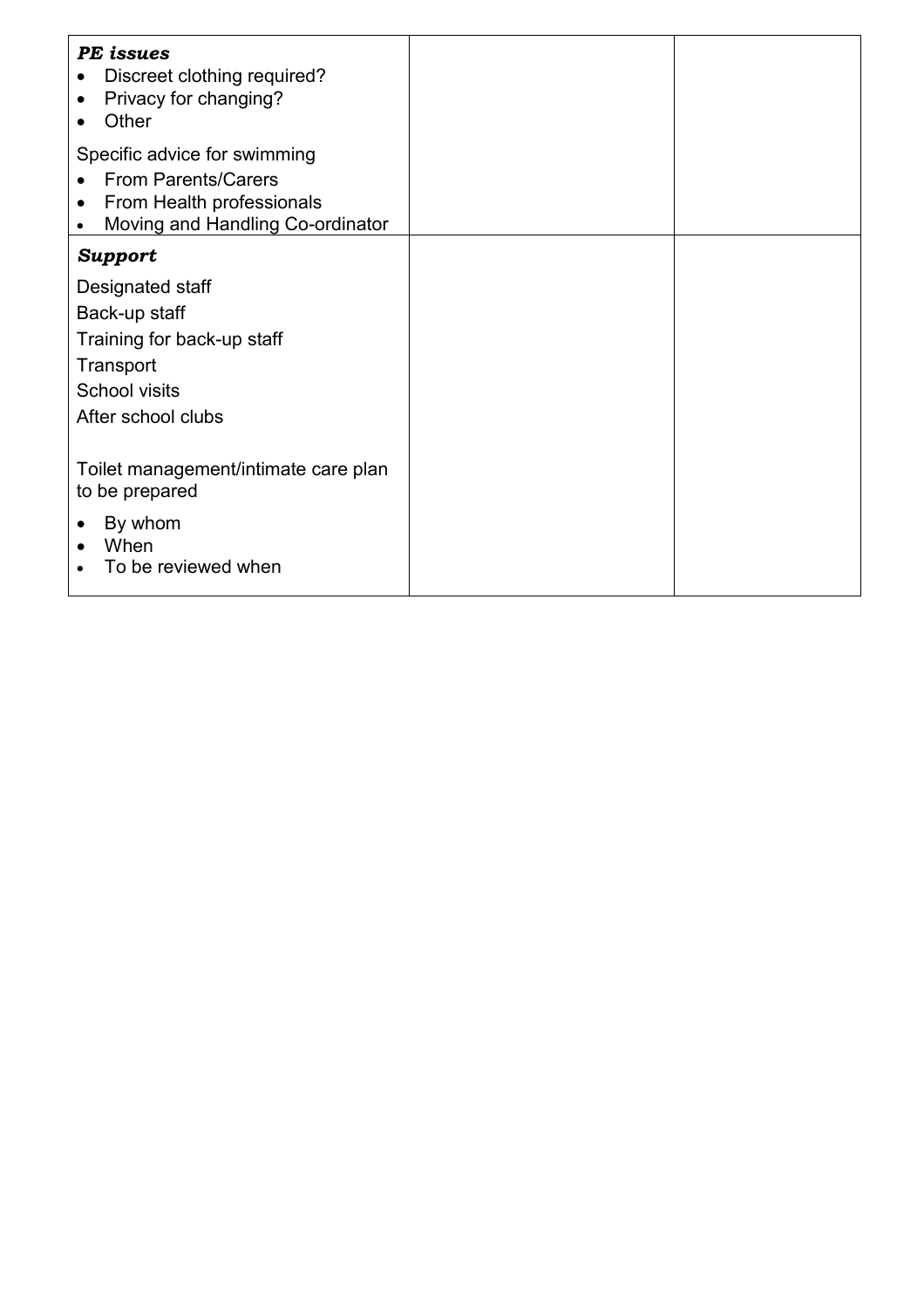### *INTIMATE CARE RECORD OF AGENCIES INVOLVED*

### *Pupil's Personal Details*

### *Full Name:*

### *Date of Birth:*

| Name/Role             | Address/Phone/email       |
|-----------------------|---------------------------|
| Parent/Carer          | Name:                     |
|                       | <b>Address:</b>           |
|                       |                           |
|                       | Tel No:                   |
|                       | <b>Mobile:</b>            |
|                       | Email:<br>Name:           |
| GP                    | <b>Address:</b>           |
|                       |                           |
|                       | Tel No:                   |
|                       | <b>Mobile:</b>            |
|                       | Email:                    |
| School nurse/         | Name:                     |
| <b>Health visitor</b> | <b>Address:</b>           |
|                       |                           |
|                       | Tel No:<br><b>Mobile:</b> |
|                       | Email:                    |
|                       | Name:                     |
|                       | <b>Address:</b>           |
|                       |                           |
|                       | Tel No:                   |
|                       | <b>Mobile:</b>            |
|                       | Email:                    |
|                       | Name:                     |
|                       | <b>Address:</b>           |
|                       | Tel No:                   |
|                       | <b>Mobile:</b>            |
|                       | Email:                    |
|                       | Name:                     |
|                       | <b>Address:</b>           |
|                       |                           |
|                       | Tel No:                   |
|                       | <b>Mobile:</b>            |
|                       | Email:                    |
|                       | Name:                     |
|                       | <b>Address:</b>           |
|                       | Tel No:                   |
|                       | <b>Mobile:</b>            |
|                       | Email:                    |
|                       | Name:                     |
|                       | Address:                  |
|                       |                           |
|                       | Tel No:                   |
|                       | <b>Mobile:</b>            |
|                       | Email:                    |

*Possible other agencies: Continence adviser: Physiotherapist: Occupational Therapist: Hospital consultant: Educational Psychologist: Social Worker.*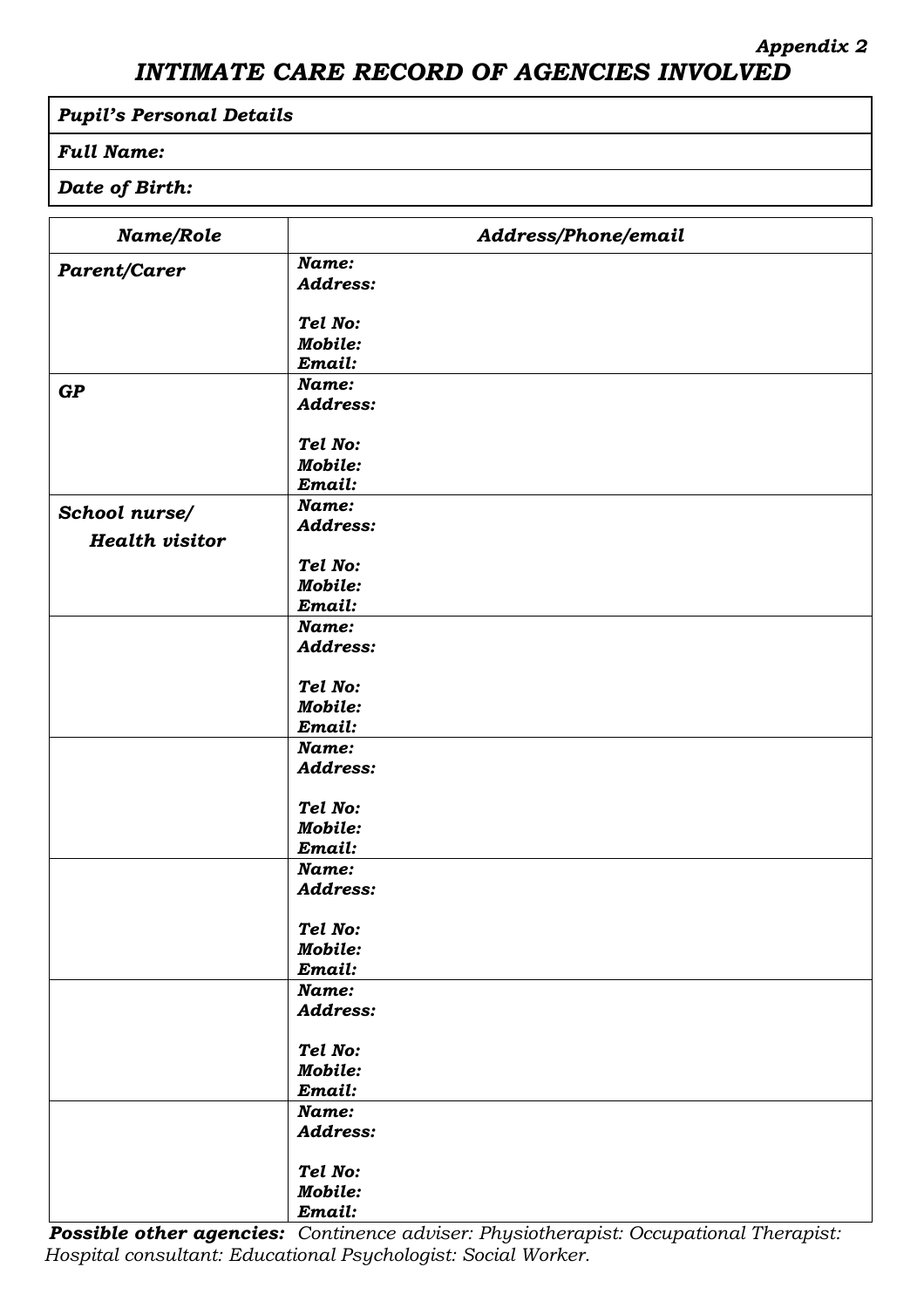### *Appendix 3*

### *INTIMATE CARE*

### *TOILETING DISCUSSION WITH PARENTS/CARERS*

| <b>Pupil's Personal Details</b>    |  |  |  |
|------------------------------------|--|--|--|
| <b>Full Name:</b>                  |  |  |  |
| Date of Birth:<br>Date of meeting: |  |  |  |
| Persons present:                   |  |  |  |
|                                    |  |  |  |

|                                                                                                                                    | <b>Details</b> | <b>Action</b> |
|------------------------------------------------------------------------------------------------------------------------------------|----------------|---------------|
| Working towards<br>independence, e.g.<br>taking pupil to toilet at<br>timed intervals, rewards                                     |                |               |
| Arrangements for nappy<br>changing<br>e.g. who, where, privacy                                                                     |                |               |
| Level of assistance<br>needed, e.g.<br>undressing, hand<br>washing, dressing                                                       |                |               |
| Moving and handling<br>needs, e.g. equipment,<br>training needs, hoisting<br>equipment                                             |                |               |
| Infection control, e.g.<br>wearing gloves, nappy<br>disposal                                                                       |                |               |
| Sharing information, e.g.<br>nappy rash, infection,<br>family/cultural customs                                                     |                |               |
| Resources needed, e.g.<br>toilet seat, step,<br>nappies, creams, nappy<br>sacks, change of<br>clothes, gloves<br>Who will provide? |                |               |
| Other                                                                                                                              |                |               |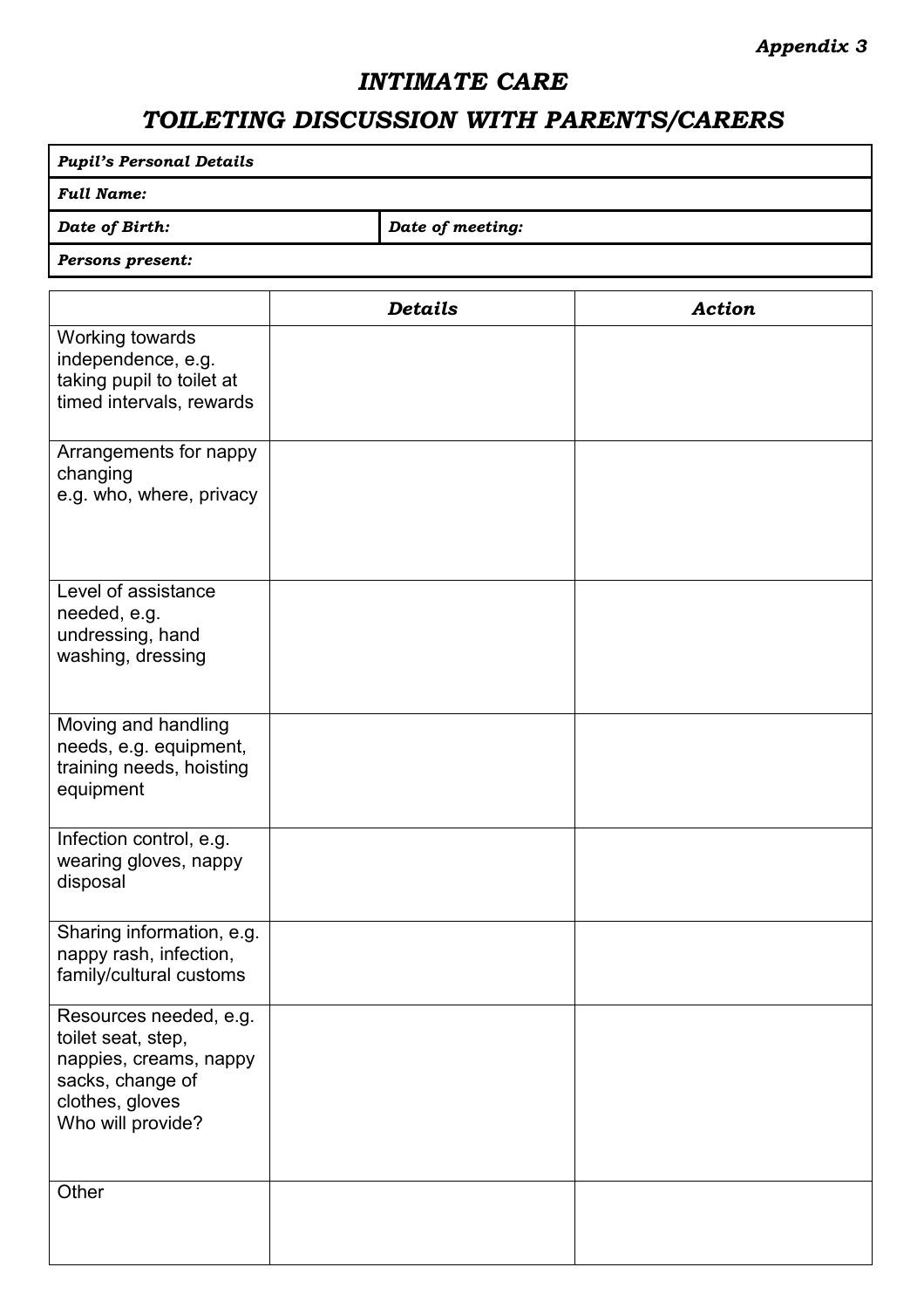### *INTIMATE CARE PLAN AGREEMENT*

Following discussion with staff at Thurlton Primary School:

### *PARENT/CARER*

- I/We agree to ensure that the child is changed at the latest possible time before being brought to the setting/school
- I/We will provide the setting/school with spare nappies or pull ups and a change of clothing
- I/We understand and agree the procedures that will be followed when my child is changed at school – including the use of any cleanser or wipes
- I/We agree to inform the setting/school should the child have any marks/rash
- I/We agree to a 'minimum change' policy i.e. the school will not undertake to change the child more frequently than if s/he were at home.
- I/We agree to review arrangements should this be necessary

If I/we have any concerns I/we will contact the school immediately.

### *THE SCHOOL:*

- We agree to change the child during a single session should the child soil themselves or become uncomfortably wet
- We agree to monitor the number of times the child is changed in order to identify progress Made.
- We agree to report should the child be distressed, or if marks/rashes are seen
- We agree to review arrangements should this be necessary.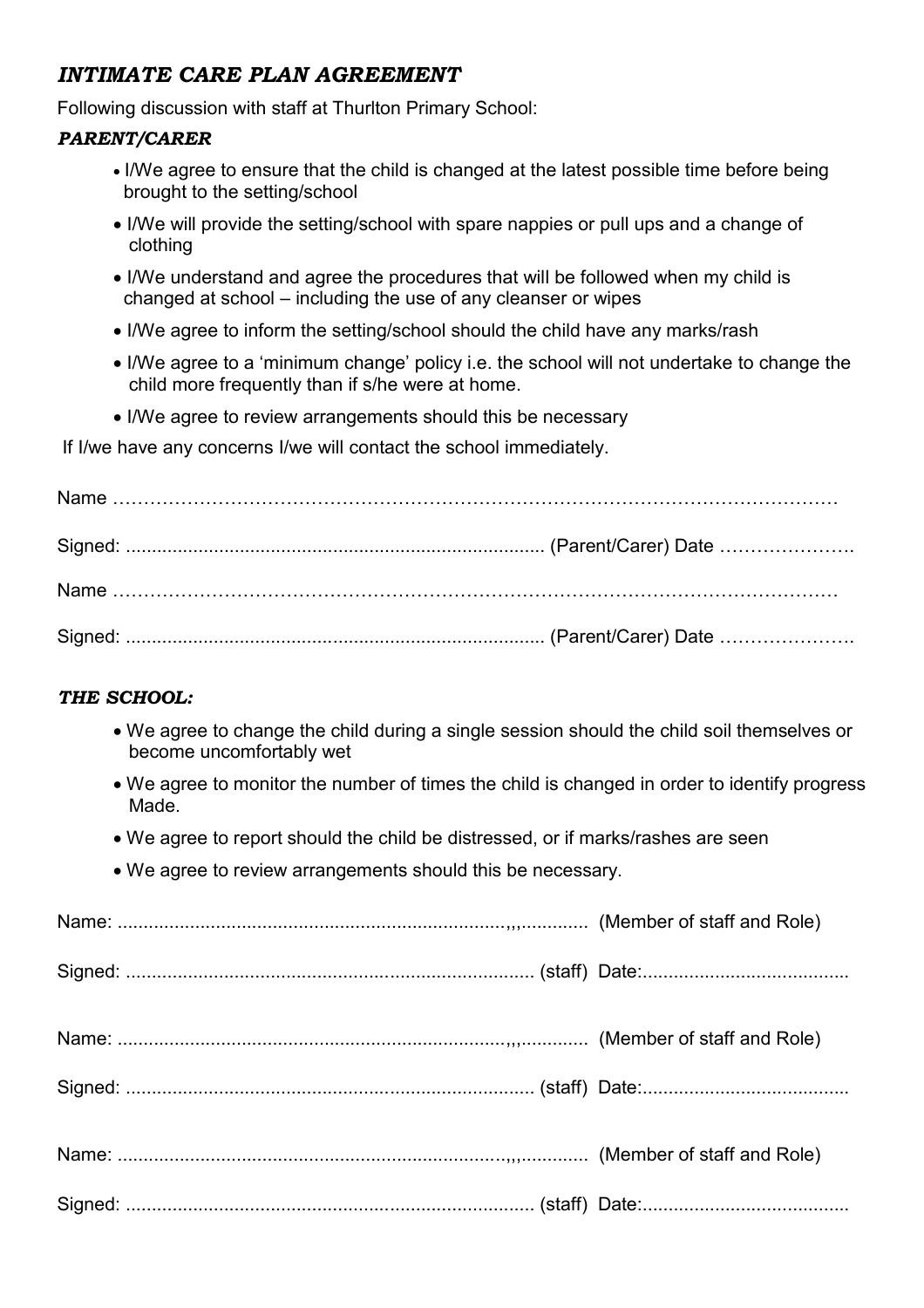### *INTIMATE CARE - RECORD SHEET*

### *Pupil's Details*

### *Full Name:*

### *Names of staff involved:*

| Date | Time | Procedure | Signature(s) | <b>Comments</b> |
|------|------|-----------|--------------|-----------------|
|      |      |           |              |                 |
|      |      |           |              |                 |
|      |      |           |              |                 |
|      |      |           |              |                 |
|      |      |           |              |                 |
|      |      |           |              |                 |
|      |      |           |              |                 |
|      |      |           |              |                 |
|      |      |           |              |                 |
|      |      |           |              |                 |
|      |      |           |              |                 |
|      |      |           |              |                 |
|      |      |           |              |                 |
|      |      |           |              |                 |
|      |      |           |              |                 |
|      |      |           |              |                 |
|      |      |           |              |                 |
|      |      |           |              |                 |
|      |      |           |              |                 |
|      |      |           |              |                 |
|      |      |           |              |                 |
|      |      |           |              |                 |
|      |      |           |              |                 |
|      |      |           |              |                 |
|      |      |           |              |                 |
|      |      |           |              |                 |